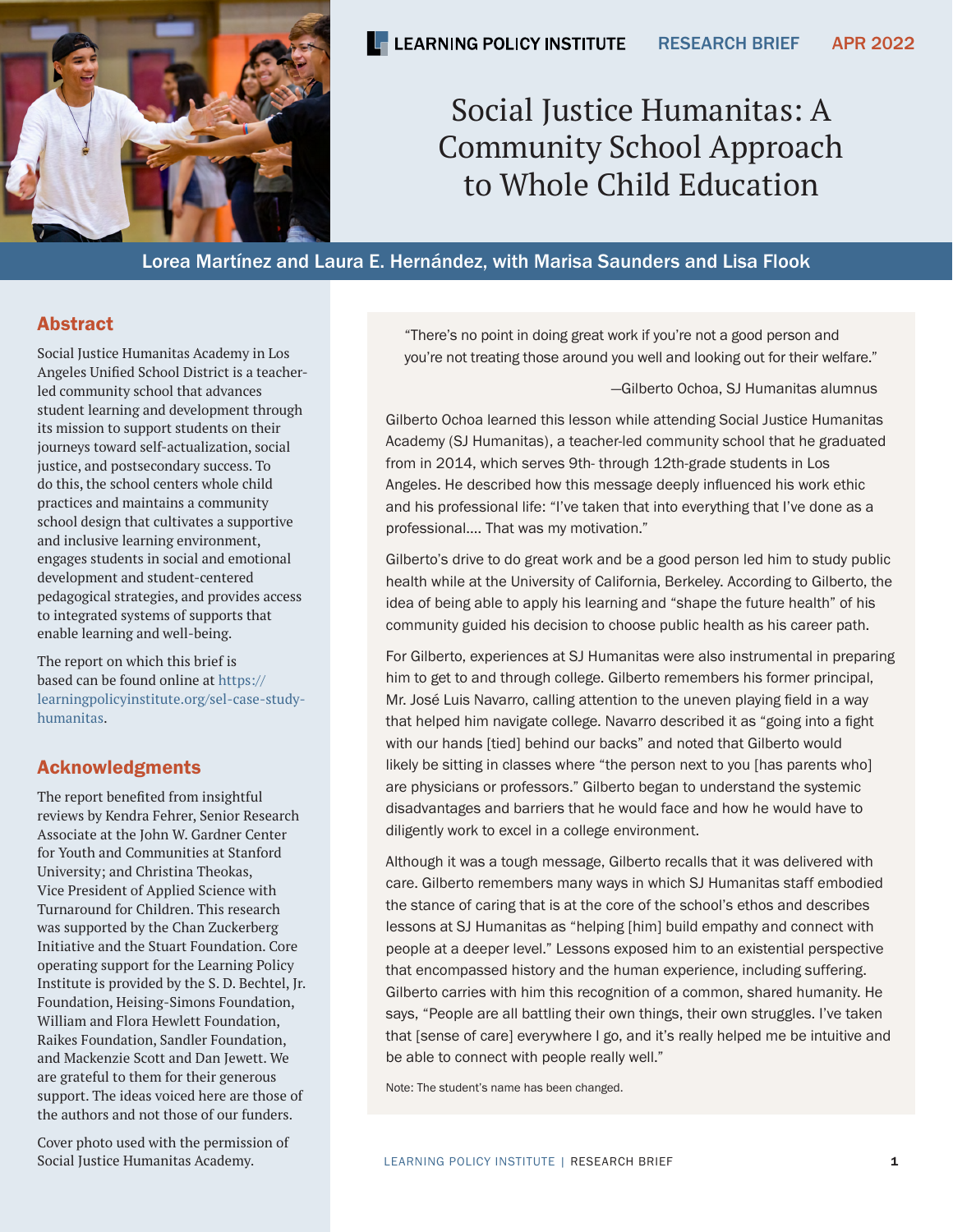SJ Humanitas is a public high school located in Southern California's San Fernando Valley. It was designed by teachers and envisioned as a teacher-led community school—a student-centered learning environment in which teachers serve as key decision-makers, leaders, and learners. Their vision, which they actualized with partners through the Los Angeles Unified School District (LAUSD) Pilot School initiative, was to create a school that would not only be a place of learning, but also be a resource for the community. To do so, they designed a school that would bring together community resources, incorporate collaborative structures, and support students on their pathways to postsecondary success and self-actualization.

The school's founding principal, Jose Luis Navarro, explained that SJ Humanitas's mission is "to achieve social justice through the development of the complete individual. In doing so, we increase our students' social capital and their humanity while creating a school worthy of our own children." As reflected in the community school's name and mission, social justice is deeply embedded in its fabric. Educators also emphasize the idea of selfactualization, or becoming the best version of oneself. This core value is based on Abraham Maslow's hierarchy of needs (see Figure 1), which SJ Humanitas administrators, educators, and students frequently reference. With these commitments, SJ Humanitas views student growth holistically and therefore strives to support students' academic, social, and emotional needs.



Source: Adapted from McLeod, S. (2020). Maslow's hierarchy of needs. Simply Psychology, 1, 1-8.<https://www.simplypsychology.org/maslow.html>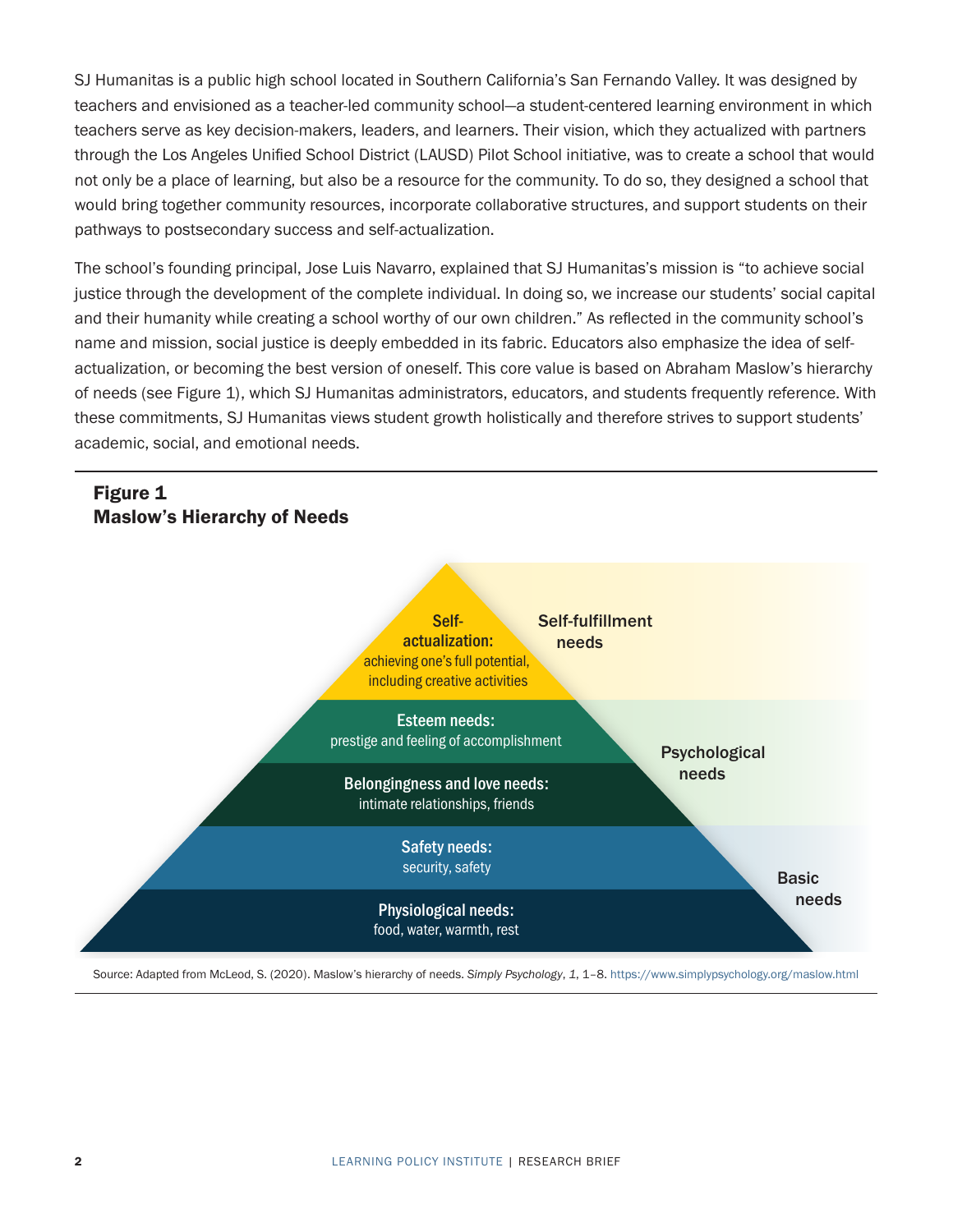Over its 10-year history, SJ Humanitas has supported the success of its distinct student population. SJ Humanitas serves 521 students, 96% of whom are Latino/a and 7% of whom are identified as English learners. Of the total student body, 93% are identified as economically disadvantaged, which represents a larger percentage than the district average. Despite serving a more disadvantaged population, SJ Humanitas outperforms its counterparts in LAUSD on a number of measures. In 2018–19, 97% of SJ Humanitas students graduated from high school, compared to 82% in the district, and 95% of students completed the series of college preparatory courses—the "A-G" course requirements—required for eligibility to California's public university system, which nearly doubled the district rate. Based on administration of the California Assessment of Student Performance and Progress (CAASPP), a standardized assessment aligned to the Common Core State Standards, 72% of SJ Humanitas students met or exceeded standards for English language arts, compared to the district average of 53% of high school students (see Table 1). While outperforming LAUSD averages in these areas, the school still has some areas for growth, particularly in advancing students' mathematical knowledge and skills.

#### Table 1 School Performance Overview (2018–19)

|                                                                                                       | <b>SJ Humanitas</b> | <b>Los Angeles Unified</b> |
|-------------------------------------------------------------------------------------------------------|---------------------|----------------------------|
| <b>Graduation rate</b>                                                                                | 97%                 | 82%                        |
| <b>Graduates meeting A-G requirements</b>                                                             | 95%                 | 52%                        |
| <b>CAASPP: English language arts performance</b><br>(% students meeting or exceeding state standards) | 72%                 | 52%                        |
| <b>CAASPP: math performance</b><br>(% students meeting or exceeding state standards)                  | 16%                 | 25%                        |
| <b>Suspension rate</b>                                                                                | 0.2%                | 0.7%                       |

Note: LAUSD enrollment numbers include charter and noncharter schools. CAASPP results are for 11th grade only. Source: California Department of Education. (2019). DataQuest.

In addition, LAUSD School Experience Survey data suggest that SJ Humanitas students demonstrate important competencies—such as holding a growth mindset, feeling connected to their school, and being socially aware and self-efficacious—at higher rates than their peers in other district schools (see Table 2). Further, SJ Humanitas students characterize their school community as safe and supportive at rates higher than their district counterparts. Based on these indicators, SJ Humanitas students favorably assess their learning opportunities, outcomes, and environment.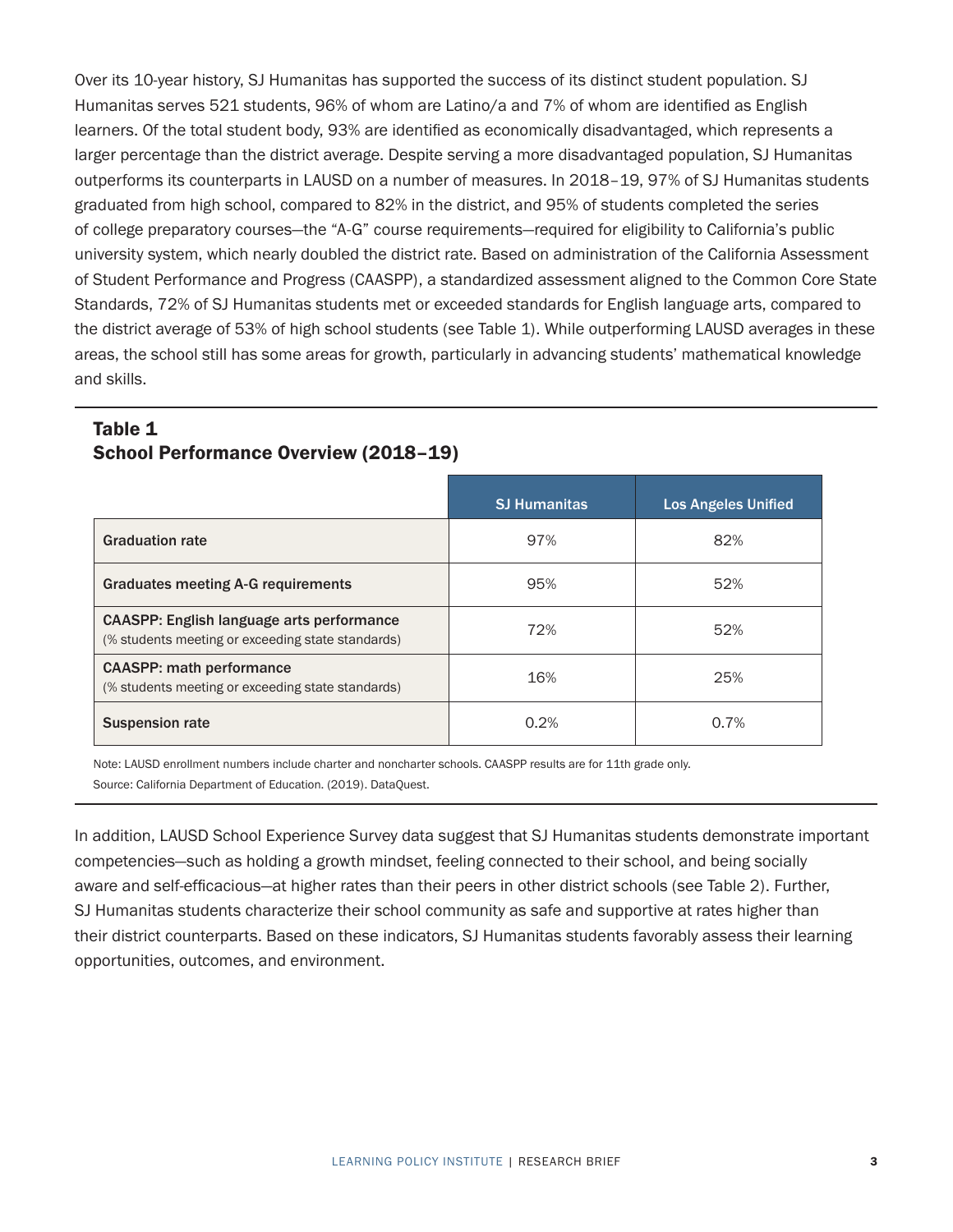### <span id="page-3-0"></span>Table 2 Los Angeles Unified School Experience Survey Results (2018–19)

|                                                                                                                                                                                                                      | % Agree or Strongly Agree |                                                      |
|----------------------------------------------------------------------------------------------------------------------------------------------------------------------------------------------------------------------|---------------------------|------------------------------------------------------|
|                                                                                                                                                                                                                      | <b>SJ Humanitas</b>       | <b>Los Angeles Unified</b><br><b>School District</b> |
| Overall Cognitive Engagement (e.g., "In my classes, I use evidence<br>or collect data to come to my own conclusions, work on projects or<br>assignments with other students, put new ideas into my own words, etc.") | 80%                       | 73%                                                  |
| Overall Academic Focus (e.g., "The school is a supportive and inviting<br>place for students to learn.")                                                                                                             | 86%                       | 71%                                                  |
| Overall Self-Efficacy (e.g., "I can meet all the learning goals my teachers set.")                                                                                                                                   | 67%                       | 57%                                                  |
| Overall Self-Management (e.g., "I came to class prepared.")                                                                                                                                                          | 74%                       | 71%                                                  |
| Overall Growth Mindset (e.g., "I am capable of learning anything.")                                                                                                                                                  | 80%                       | 71%                                                  |
| Overall Future Orientation (e.g., "Adults at this school encourage me to<br>work hard so I can be successful in college or at the job I choose.")                                                                    | 82%                       | 72%                                                  |
| Overall Opportunities for Participation and Leadership (e.g., "Students<br>have a voice in decision-making at this school.")                                                                                         | 80%                       | 66%                                                  |
| Overall Student Social Awareness (e.g., "I was able to clearly describe my<br>feelings. I carefully listened to other people's points of view.")                                                                     | 71%                       | 67%                                                  |
| Overall Connectedness (e.g., "I feel like I am part of this school. I feel<br>accepted for who I am at this school.")                                                                                                | 75%                       | 62%                                                  |
| Overall Safety (e.g., "I feel safe in this school. There is an adult on campus<br>whom I trust and can talk to no matter what is bothering me.")                                                                     | 73%                       | 62%                                                  |
| Overall Expectations for Behavior (e.g., "Students know how they are<br>expected to act.")                                                                                                                           | 84%                       | 72%                                                  |
| Overall Bullying (e.g., "I have been made fun of because of my looks or<br>the way I talk.")                                                                                                                         | 10%                       | 12%                                                  |

Note: The percentages in the table represent the average, or "overall," results in response to a series of survey questions that fall under each topic. Examples of survey questions under the respective categories are presented in parentheses.

Source: Los Angeles Unified School District. (n.d.). LAUSD School Experience Survey results, 2018–19. <https://achieve.lausd.net/Page/15606> (accessed 11/01/20).

Community schools, like SJ Humanitas, are increasingly elevated as an equity-driven, research-based approach that can address students' social, emotional, and academic needs. By definition, community schools represent a place-based approach in which "schools partner with community agencies and local government to provide an integrated focus on academics, health and social services, youth and community development, and community engagement."<sup>[1](#page-12-0)</sup> At their foundation, community schools hold key values, including a deep commitment to students, families, and community stakeholders and an acknowledgment of their assets and power to enable and support equitable schooling. They also typically have characteristic school features—or pillars—that seek to holistically support student success and well-being (see ["Community School Pillars" on page 5\)](#page-4-0).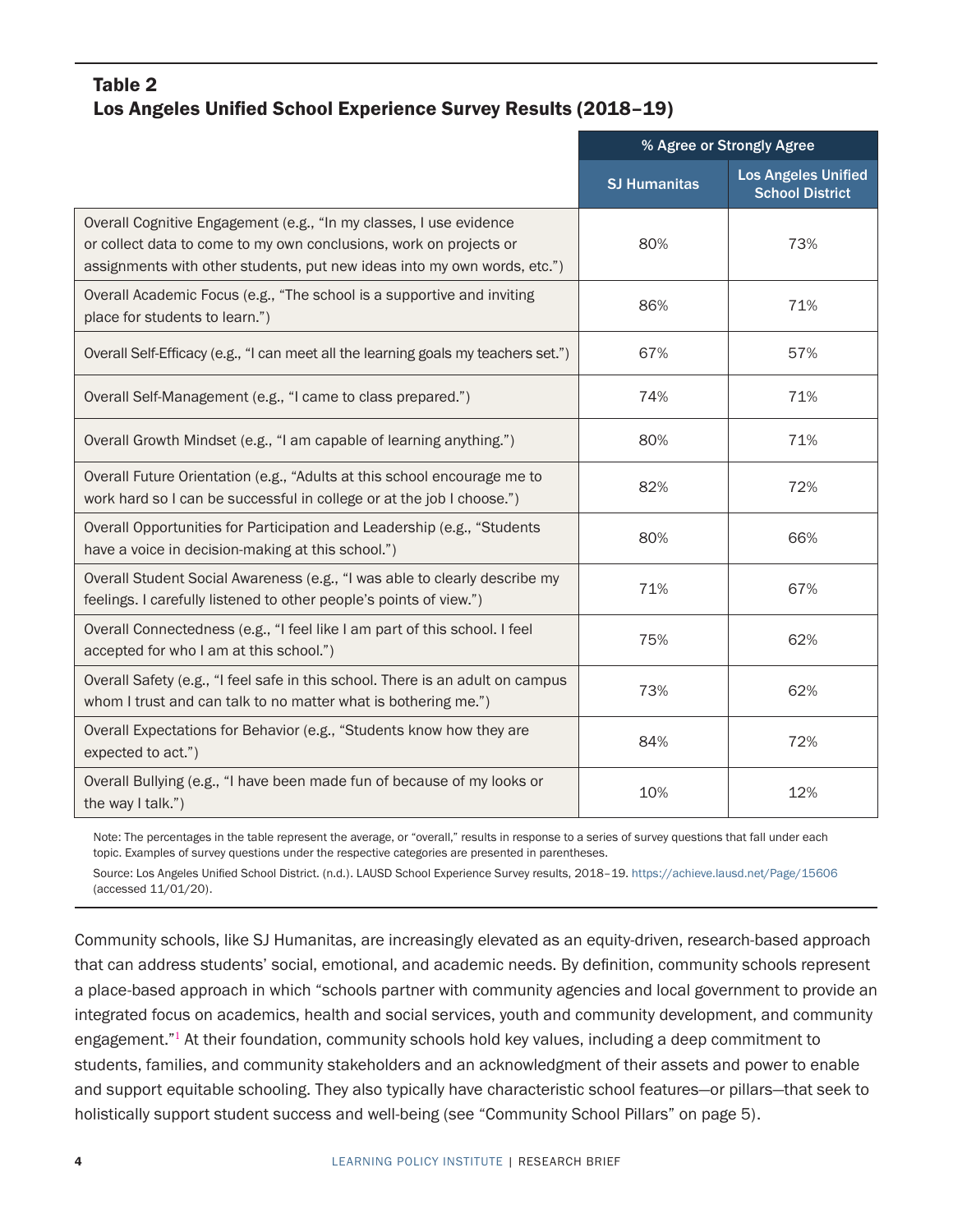### <span id="page-4-1"></span><span id="page-4-0"></span>Community School Pillars

These four pillars appear in most community schools and support the conditions for high-quality teaching and learning:

- 1. Integrated student supports address out-of-school barriers to learning through partnerships with social and health service agencies and providers.
- 2. Expanded and enriched learning time and opportunities, including in-school, after-school, weekend, and summer programs, provide additional academic instruction, individualized academic support, enrichment, and learning opportunities that emphasize real-world projects and community problem-solving.
- 3. Active family and community engagement involves parents and other community members in the school as partners in shared decision-making around children's education.
- 4. Collaborative leadership and practices seek to build a culture of professional learning, collective trust, and shared responsibility.

Source: Maier, A., Daniel, J., Oakes, J., & Lam, L. (2017). *Community schools as an effective school improvement strategy: A review of the evidence*. Learning Policy Institute. <https://learningpolicyinstitute.org/product/community-schools-effective-school-improvement-report>

Many policymakers and educators focus on the role that community schools play in providing external supports for students, rather than how they influence the character of teaching and learning to enable student success. This case study addresses this critical aspect of effective community schools, illustrating how SJ Humanitas implements a range of whole child education practices to advance student outcomes and well-being.

Holding all the key features of a community school, SJ Humanitas honors and nurtures whole child development in ways that are supported by the science of learning and development (SoLD) that has emerged from neuroscience, cognitive science, and the developmental sciences over the past several decades. A recent synthesis of that research points to the importance of four principles for educational practice<sup>[2](#page-12-0)</sup> (see Figure 2):

- 1. Supportive environments that promote strong attachments and relationships; a sense of physical and psychological safety and belonging; and connections among educators, school staff, and families.
- 2. Social and emotional development to promote the skills, habits, and mindsets that enable selfregulation, interpersonal skills, and resilience, along with behavioral supports that are educative and restorative.
- 3. Productive instructional strategies that support motivation and engagement, build on children's prior knowledge and experiences, and develop students' ability to learn how to learn.
- 4. Systems of supports that enable healthy development, meet student needs, and address learning barriers, including multi-tiered systems of support and expanded learning opportunities.

These four SoLD principles characterize the practices observed at SJ Humanitas, each of which are described in the sections that follow.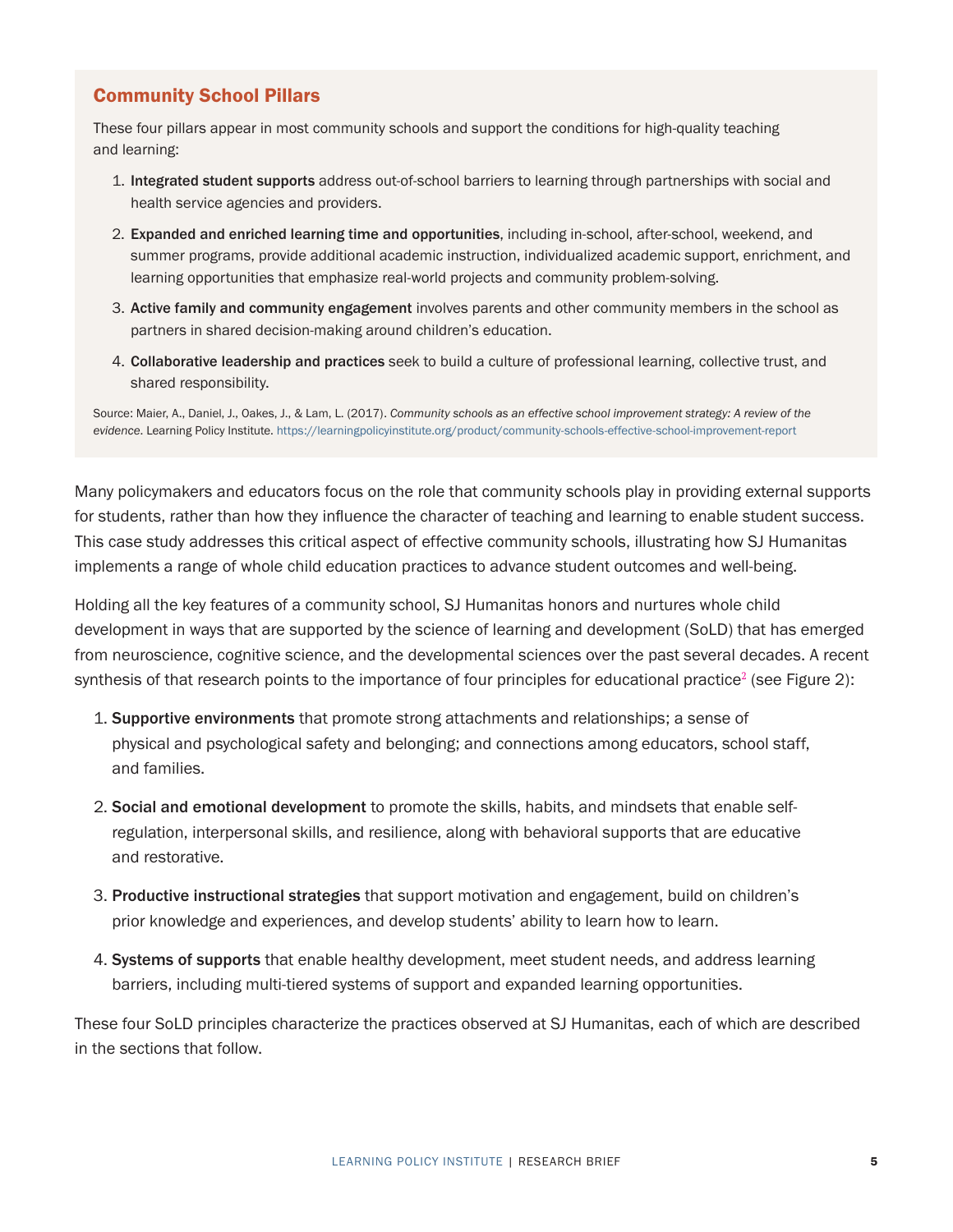## Figure 2 A Framework for Whole Child Education



Source: Darling-Hammond, L., & Cook-Harvey, C. M. (2018). *Educating the whole child: Improving school climate to support student success*. Learning Policy Institute. <https://doi.org/10.54300/145.655>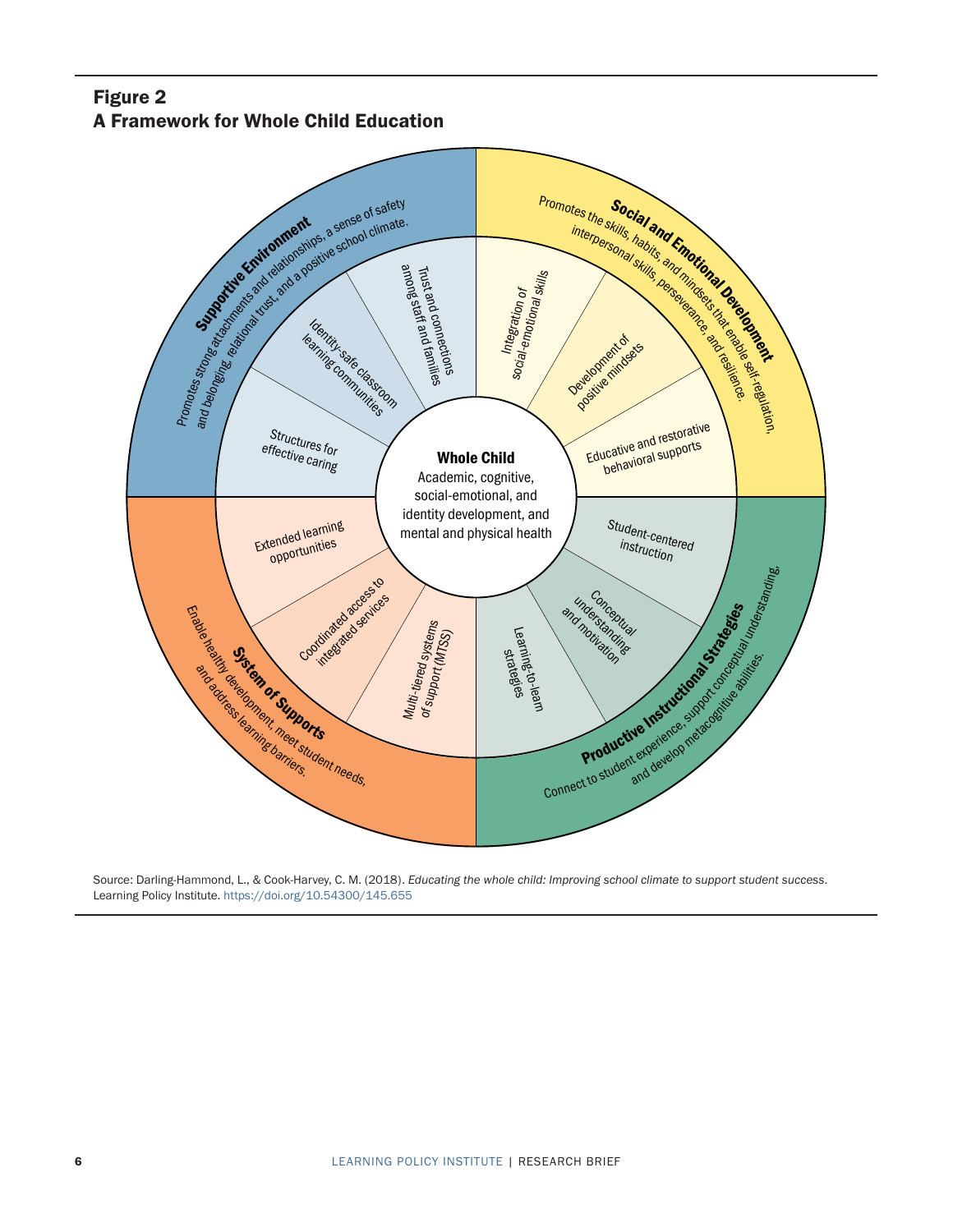# Whole Child Practices at SJ Humanitas

#### Fostering Relationships in a Supportive Environment

SJ Humanitas creates a supportive school environment that lays the foundation for learning and holistic development and works to ensure the school is a true community space. To achieve these aims, the school holds a deep commitment to relationships and has implemented structures and practices that enable staff to know students, families, and colleagues well.

SJ Humanitas is a small school, which enables staff to establish strong, personal connections. In addition, the school follows a **block schedule**, which provides extended time for relationship building among peers and between teachers and students and offers opportunities for more in-depth group work. Educators also hold weekly office hours before and after school, which allow students to reach teachers and receive additional support. The office hours supplement the school's open-door policy that invites students to visit staff when they are struggling with difficult issues. Everyday routines, like teachers greeting students as they arrive to class, also provide opportunities for educators and youth to build connections that support learning and well-being. During student focus groups, students explained that this collection of practices makes them feel valued by school staff and reinforces that their teachers care about their growth and success in the future.

Advisories are also an important forum for relationship building. At SJ Humanitas, one teacher and a cohort of approximately 25 students regularly convene during advisory periods throughout the course of the year. According to the school's Advisory Teacher Guide, advisories are intended to be "a period in the day during which our students are able to process, and reflect on what they are learning, and use that information to shape and inform their character, ethics, and sense of justice." To do this, advisories meet four times a week and provide students opportunities for community building, social and emotional learning (SEL), and career- and college-readiness skill development. Advisories also provide time for students to receive academic support from their advisors and to collaborate with their peers to build their knowledge and skills. Teachers indicated that, because of the dedicated time and space for building connection, advisories help them understand what a student might be going through, in and out of school, and better serve as a student's advocate—a key advisor role and responsibility. Advisors are able to respond more quickly and with more understanding when struggles emerge and to facilitate important communication with families and other staff to address student needs.

In addition to building connections between students and staff, SJ Humanitas fosters supportive relationships among its practitioners. Grade-level teams and structured collaboration time facilitate interdisciplinary lesson planning and the development of professional and caring relationships among staff, and teachers consistently report feeling supported by their colleagues and administrators and valuing this focus on adult relationships.

Like many community schools, SJ Humanitas seeks to create a supportive environment by meaningfully engaging families to support student learning and growth. To build connections with families, the school hosts multiple events geared toward parents and guardians, including parent advisory nights. These events are held each semester and provide a forum to discuss community challenges and to experience the same kinds of SEL practices that students engage in during the day. Other noteworthy family events are student-led conferences, in which students lead a discussion with their families and teachers to reflect on how they are doing and what they are learning in each class.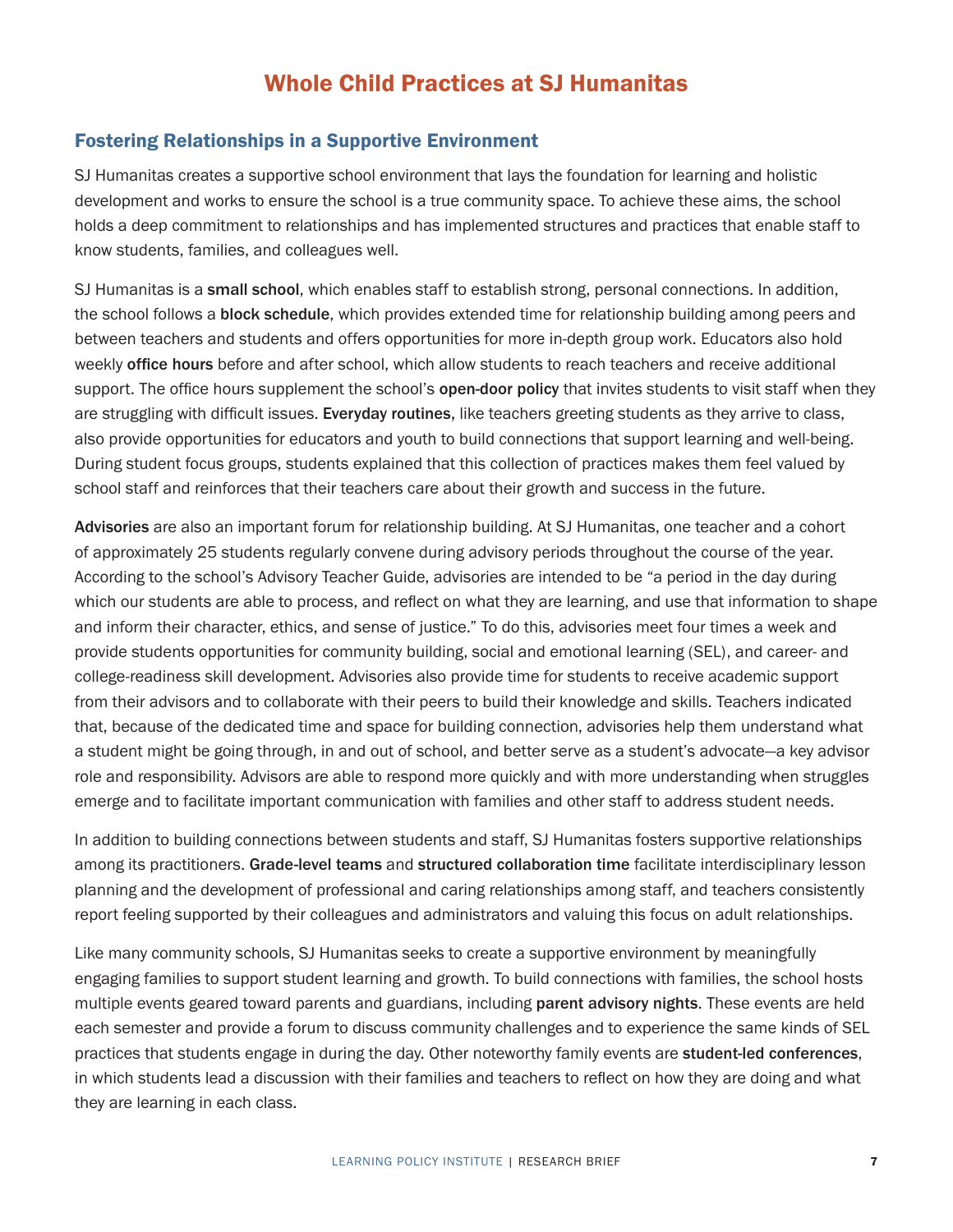<span id="page-7-0"></span>This family engagement is strengthened by the school's collaborative structures, which allow SJ Humanitas's practitioners, students, and families to build and share their expertise to inform how the school advances student progress and well-being. These structures include the Governing School Council—a feature of LAUSD's Pilot Schools—and the Instructional Leadership Team, which both lay the foundation of SJ Humanitas's approach to supporting student development and demonstrate its commitment to creating an inclusive school environment.

Taken together, these practices cultivate a supportive environment in which all individuals are valued and their expertise is meaningfully and democratically incorporated into decision-making. In doing so, they set the stage for engaging students in rich learning and development.

## Developing Social and Emotional Capacity

Practitioners at SJ Humanitas understand that social and emotional development is central to learning and well-being and, in turn, have made SEL an area of focus at their community school. Social and emotional skills, mindsets, and habits are developed at SJ Humanitas in several overlapping ways and are reinforced by educators and community partners.

Teachers use a variety of tools to assess students' social and emotional strengths and needs to provide more personalized supports. For example, the Developmental Assets Profile from the Search Institute helps educators identify students' social and emotional competencies. Teachers also use a survey based on the book *The Five Love Languages* by Gary Chapman to tailor students' and teachers' expressions of care and appreciation to what makes each individual feel valued.

With data from these tools, SJ Humanitas educators implement a range of SEL experiences. For example, students receive explicit **SEL instruction**, which supports them in developing competencies related to emotional awareness, self-efficacy, leadership, and resourcefulness. Much of this work occurs in advisories. A noteworthy routine during advisory is council—a practice of many ancient and Indigenous cultures that engages participants in a listening circle to build community and make space for everyone's voice. Council engages participants in building social and emotional skills, including emotional awareness, active and respectful listening, and empathy building, all while cultivating community and a safe and reflective space. One alumnus cited an old Aztec saying that he learned at SJ Humanitas that stayed with him: "You are my other me. If I do harm to you, I do harm to myself." He asserted that SJ Humanitas "taught us how to be kind to other people, even if we may not agree with their opinions."

In addition, educators at SJ Humanitas integrate opportunities to develop students' social and emotional capacity during content-related instruction, in which teachers reinforce and intentionally model these skills in their teaching—a practice that can positively influence the learning climate and offer examples of how to navigate stress or build healthy relationships, among other skills.<sup>[3](#page-12-0)</sup> For example, SJ Humanitas teachers often use check-ins to guide students in exploring their social and emotional states before delving into academic learning, which can help the students develop emotional literacy as they take the time to notice, accurately name, and interpret their emotions in a learning setting.<sup>[4](#page-12-0)</sup>

Opportunities for SEL are also integrated into academic instruction. Teacher Jael Reboh provided a strong illustration of this in his English classroom. Reboh engaged his sophomores in a high-level analysis of the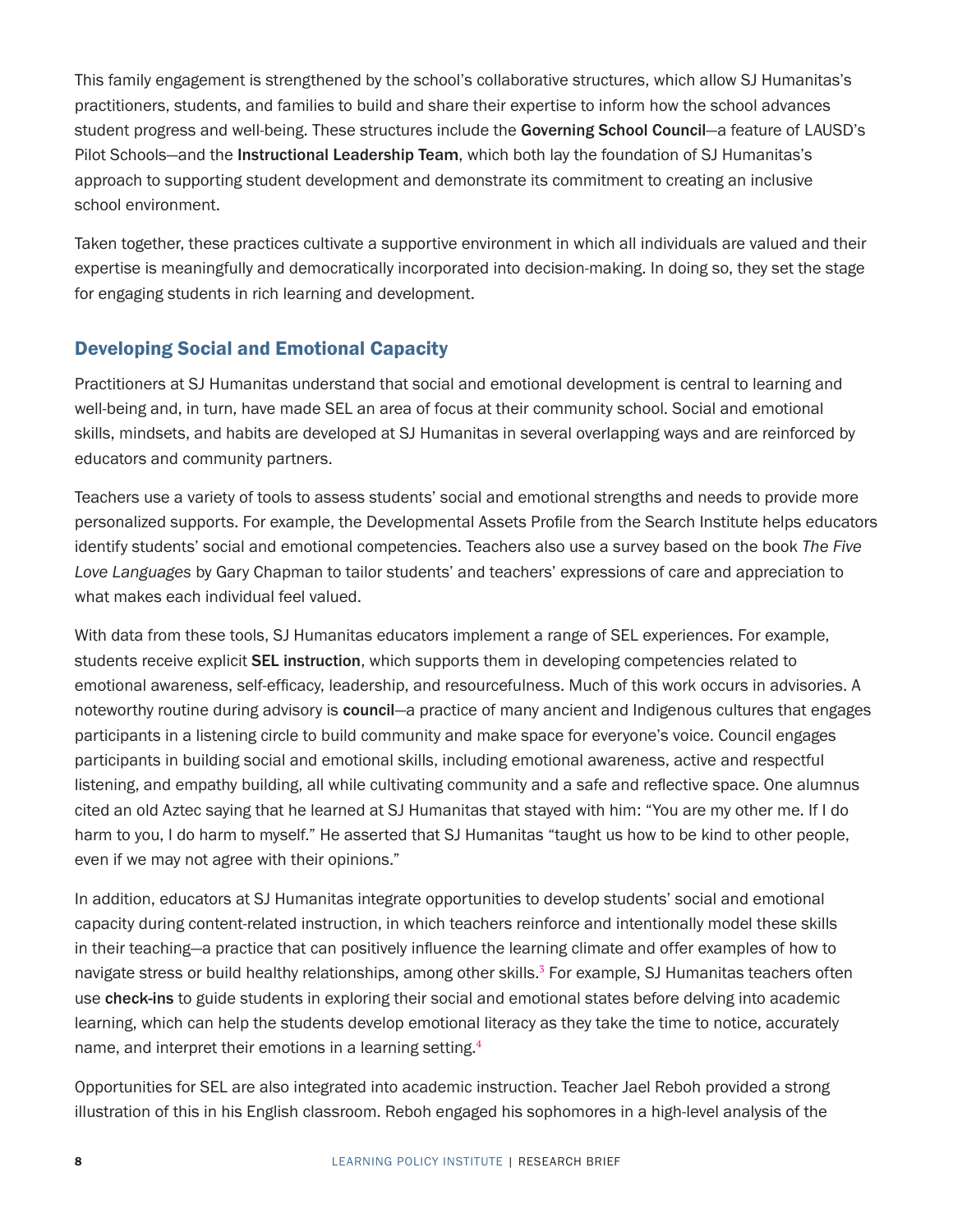<span id="page-8-0"></span>book *Night* by Elie Wiesel. In the book, Wiesel describes his experience as a teenager, living with his father in two Nazi concentration camps. Using *Night* as a testimony of human suffering and resilience, Reboh creates the opportunity for students to reflect on their own strategies to cope with challenges and have meaningful conversations about hate, compassion, and survival.

Restorative approaches at SJ Humanitas are also instrumental in supporting students' social and emotional growth.<sup>[5](#page-12-0)</sup> The school's restorative approach to behavior management is rooted in the following principles:

- building and sustaining community
- restoring the harm, not punishing the person
- upholding students' and teachers' humanity
- building character and resourcefulness

Guided by these principles, SJ Humanitas uses restorative practices to teach students skills that enable positive behaviors, encourage them to take responsibility for their actions, and help them make amends to restore relationships when needed. In practice, this has included the use of restorative circles when school rules are broken, which gives students and teachers the opportunity to articulate how the students' behaviors affected them. In addition, teachers described how a restorative approach prompted them to more intentionally ask students the reasons behind their behaviors (e.g., missed assignment, late to class) instead of applying consequences without knowing the causes. Overall, SJ Humanitas's embrace of restorative practices has helped nurture a culture of open dialogue among educators and students, enable students to practice selfexpression, and proactively build the skills they need when conflicts arise.

Learning how to make one's voice heard to resolve disputes and improve the community is a desired outcome at the school. For this reason, SJ Humanitas creates opportunities for students to find their inner leader through a mentor program, which trains select students to serve as mentors to other students. The Student Steering Committee is another structure for leadership development, which enables students to voice their opinions and take an active part in shaping the quality of their education. These student leadership opportunities support students in building important social and emotional skills that they will need to be successful in college and beyond.

Furthermore, fostering social and emotional development and well-being is not restricted to students. SJ Humanitas understands the importance of helping teachers develop the social and emotional skills they need to teach SEL, implement restorative practices, and take care of their own needs. Practitioners indicated that attention to adult wellness was an important aspect of SJ Humanitas's commitment to all community members' self-actualization and to establishing a learning environment in which adults are active participants. The school uses professional development opportunities, like staff retreats and meetings, not only as learning spaces but also as a time for faculty to come together as a group and take the pulse of how everybody is doing. Targeted professional development also focuses on social and emotional skills and on providing teachers with the tools to engage in and lead this work. With these learning forums, the school hopes to create an environment that enables adults and students alike to take risks, make mistakes, acknowledge areas for improvement, and try again. The important thing, according to Principal Jeff Austin, is to let teachers know that SJ Humanitas is an environment in which teachers can share their mistakes and struggles and receive the supports they need to keep improving.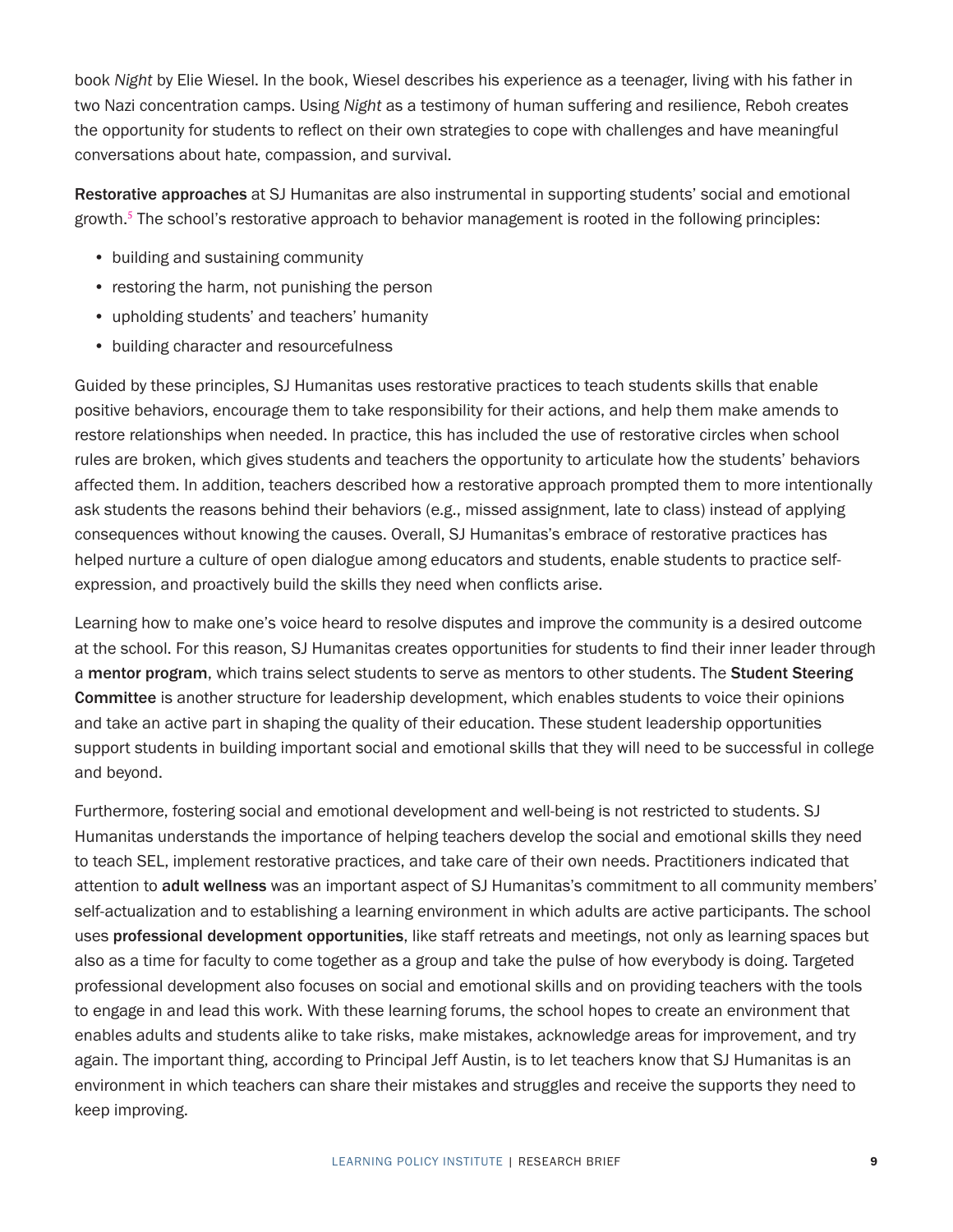### <span id="page-9-0"></span>Implementing Rich, Culturally Relevant Instruction

To drive learning, educators at SJ Humanitas use rich, culturally relevant pedagogical approaches that are guided by the school's principles of social justice and self-actualization. The school's shared instructional practices include the use of interdisciplinary units, shared inquiry with a critical lens, culturally relevant content for identity exploration, scaffolding, and opportunities for individualized learning and growth. The science of learning and development tells us that instructional strategies like these fuel student learning. The research explains that skillfully implemented instruction that incorporates experiential and culturally affirming instruction, conceptual understanding and motivation, and adequate supports for learning are powerful practices that enable academic and cognitive growth.<sup>[6](#page-12-0)</sup> SJ Humanitas has implemented these instructional approaches as a means of supporting students in reaching their fullest potential.

The school's use of interdisciplinary units of study and assessments allows students to make connections across content areas, particularly as they explore issues related to equity, justice, and their local communities. To illustrate, after learning about various social movements in humanities and art classes, 10th-graders work in small groups and use the newly learned concepts and skills in a culminating project that entails writing an essay or creating a play to demonstrate their learning around one movement. These interdisciplinary projects exemplify an effective way to incorporate a variety of whole child instructional practices—collaborative and interest-driven learning tasks connected to students' life experiences and performance assessments—while providing an enriched learning opportunity for students.

Student learning in history and humanities classes also exemplifies how educators at SJ Humanitas engage students in shared inquiry—which emphasizes inferential reasoning, questioning, and student-to-student talk<sup>[7](#page-12-0)</sup>-about complex topics with a critical lens. Students are asked to research evidence that represents a wide variety of perspectives and work in small groups to analyze rhetoric, historical events, or media literacy from multiple points of view. Teachers use document-based questions, which are included in the Advanced Placement (AP) history exams, to guide many of the lessons they teach. In addition, teachers use experiential activities such as mock trials, debates, Socratic seminars, or role-playing to actively engage students and develop their capacity to analyze events with a critical lens.

Educators at SJ Humanitas also use culturally relevant pedagogical practices to provide students with opportunities to develop their sense of confidence as individuals and increase their engagement in learning. For instance, SJ Humanitas practitioners utilize media and literature pieces that are relevant to students' lives and experiences to allow for personal connections while developing literary and analytic skills. In addition, educators explore culturally relevant topics across content areas to integrate identity-affirming practices in all aspects of student learning. To illustrate, in an AP English class, the teacher started one class with the guiding question, "What does it mean to be African American in America?" An African American student shared that as she started reading and learning about U.S. history, she realized there were many things she did not know about her ancestors. Culturally relevant learning opportunities are also infused into the school's interdisciplinary curriculum as educators ask students to analyze their intersectional identities and personal histories—including their traumas—and how these affect their lived experiences.

In using culturally relevant practices like these, educators at SJ Humanitas explained, they want students to develop their voice and "unlearn" many of the negative beliefs they carry about themselves and their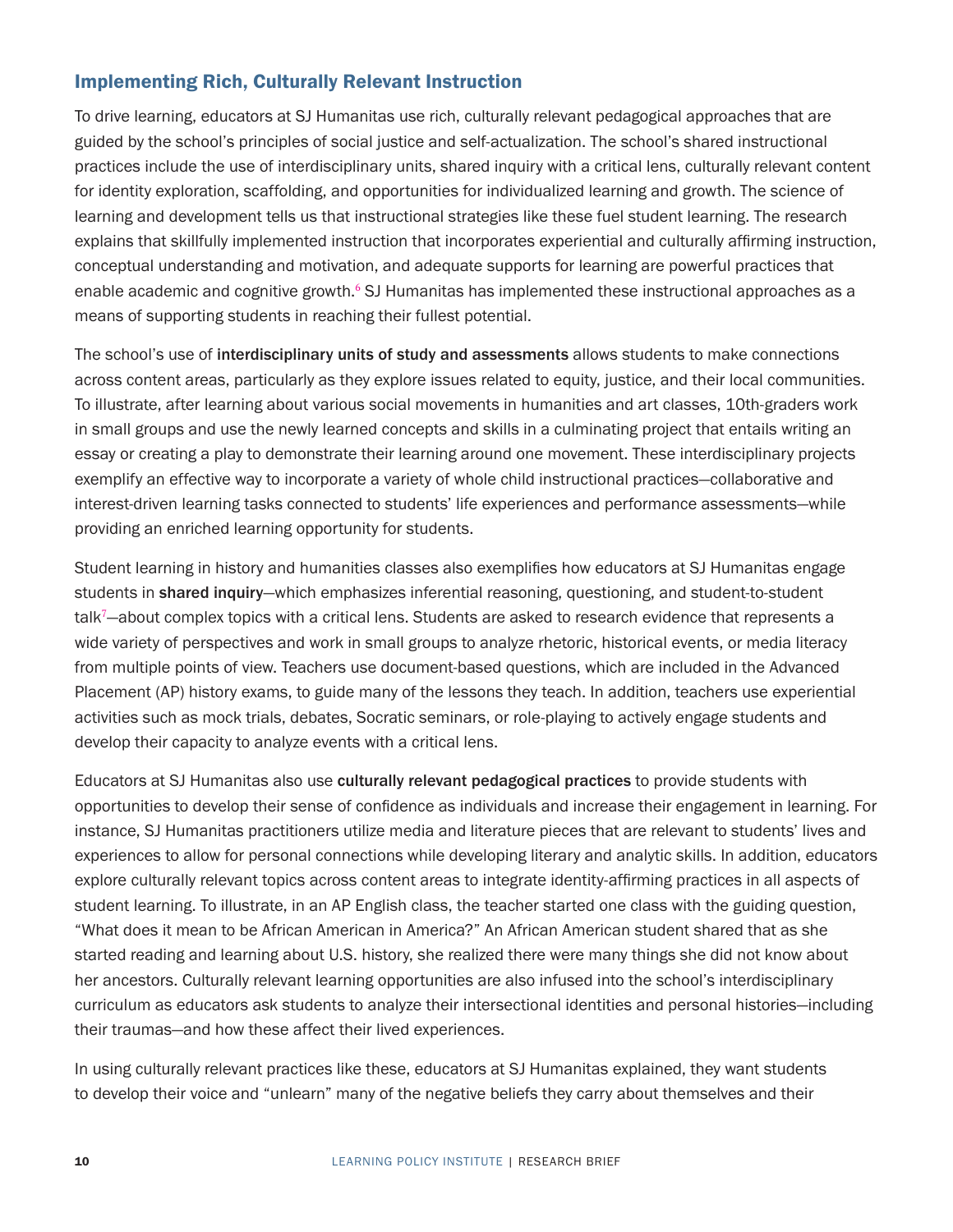<span id="page-10-0"></span>communities, learned over the years. As teacher Eugenia Plascencia explained, the community school's use of culturally responsive practices aims to further students' belief that they will succeed and achieve the best versions of themselves because of who they are and the experiences they have had, not despite them. Current and former students also saw SJ Humanitas as an identity-affirming place that informed how they navigated the spaces beyond school walls.

SoLD indicates that students learn and communicate in different ways and at different paces, which requires teachers to individualize learning to support students on their personal trajectories.<sup>[8](#page-12-0)</sup> At SJ Humanitas, teachers use scaffolding tools and strategies to ensure that lessons are engaging and challenging and that all students can access the content taught in class. They use a combination of individual work, group discussion, and pair sharing to support students' understanding and acquisition of complex topics and skills. In addition, educators draw on a range of assessment strategies, such as quizzes, student conferences, classroom observations, interdisciplinary project rubrics, performance assessments, and student self-assessments, which help them gain insights to better personalize instruction and support students' growth.

Educators balance individualized attention to students with opportunities for students to work at their own pace. At SJ Humanitas, teachers recognize and value mistakes as part of learning. When students may have not acquired a skill or understood a concept the first time around, teachers provide several opportunities for them to gain that knowledge and make up missing assignments or failed assessments in class or during office hours. Approaches like these not only recognize students' individual paths to learning, but also give students the chance to receive regular feedback, which helps them develop confidence and competence as they see improvements in their work as a result of their efforts.<sup>[9](#page-12-0)</sup>

Teachers learn the school's shared pedagogical practices through a robust agenda for professional development that leverages staff expertise and exemplifies the value the school places on teacher leadership. Principal Austin says he looks to the community for ideas and sees himself as the "collector" of these ideas, with a responsibility to "find the collection of expertise within the staff." In turn, professional learning opportunities, ranging from the annual staff retreat to weekly grade-level team meetings, serve as important spaces for teachers to collaborate and develop their interdisciplinary projects and to share their knowledge of students to identify appropriate supports to advance learning.

#### Instituting a System of Supports

SJ Humanitas aligns school and community resources to provide a system of supports for its school community as part of its whole child approach. This system aims to boost academic progress and well-being by providing relevant services, opportunities, and interventions that are responsive to individual learners' needs.

Notably, this system includes the school's multi-tiered system of support (MTSS). With the centrality of relationships at this community school, SJ Humanitas sees relationships as a key strategy for identifying the need for academic, social, and emotional supports. Thus, its MTSS leverages its relationship-building structures and everyday practices (e.g., advisory, council, mentoring, restorative practices, office hours, small group instruction) as universal supports, which enable all students to feel known while helping staff discover their unique strengths and needs. Supplemental and intensive supports, such as the school's practice of "adoption," are provided when universal supports are not sufficient to meet a student's unique needs. In this practice, each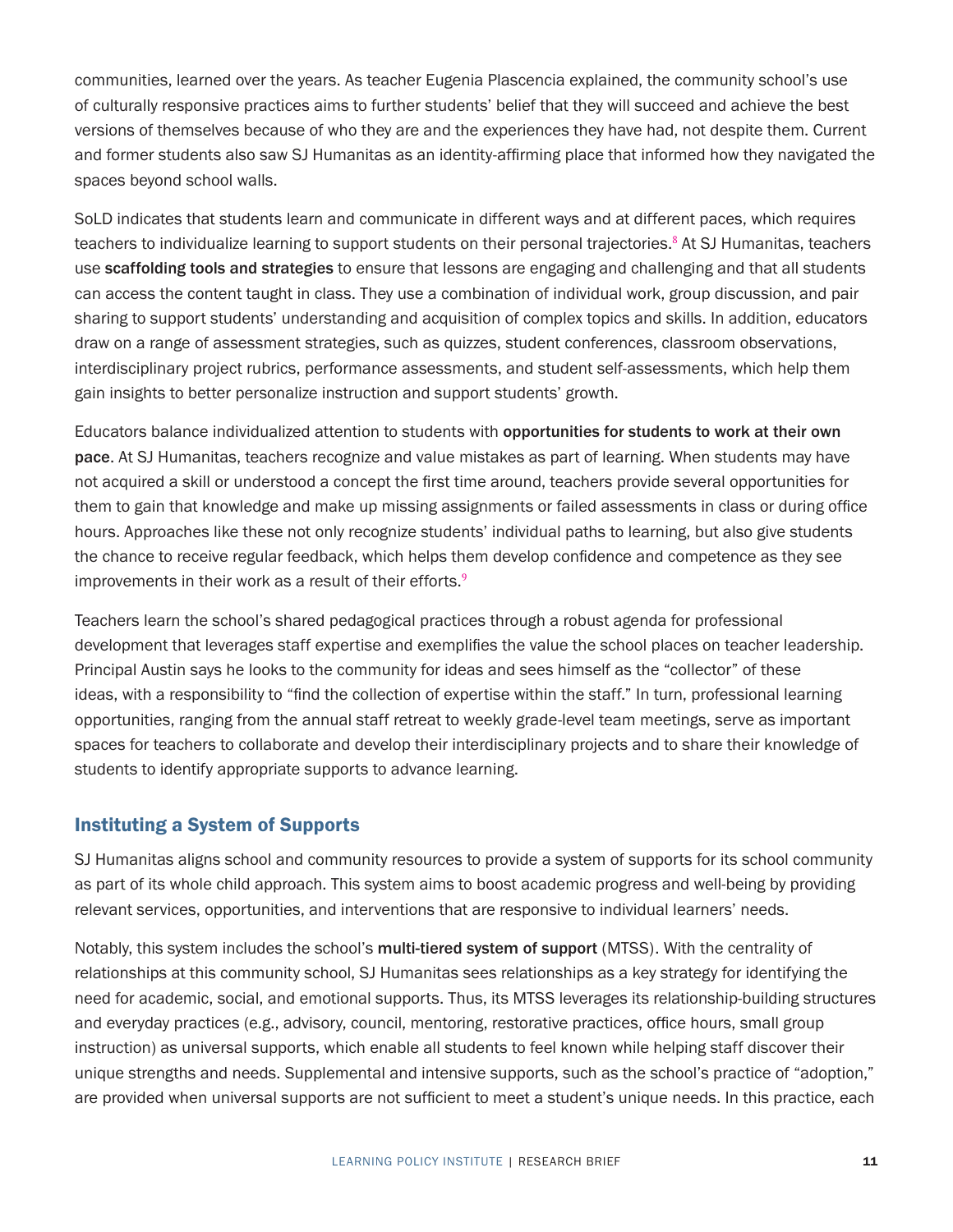teacher assumes a caseload of three to four students who need additional support and may benefit from a deep one-on-one relationship with an adult.

All students at SJ Humanitas also benefit from access to on-site and off-site care and support when needed, including the school's academic counseling staff. In 2018–19, there were three dedicated academic counselors for the campus of 521 students, which is a lower caseload than the average 433 students per counselor in LAUSD. The school's budget flexibility—an autonomy afforded by its pilot school status—enables the school to invest in academic counselors and establish a counselor caseload that fosters relationship building and ongoing support for students' holistic needs. In addition, the school has a school-based psychiatric social worker who provides intensive services for students with acute mental health needs and maintains a fullinclusion model for students with special needs.

To increase the power of its MTSS, SJ Humanitas also provides expanded and enriched learning opportunities that take place after school or beyond the school campus. Often offered in partnership with community organizations, these learning experiences provide students with the opportunity to learn from additional adults who support students and enable them to develop trusting relationships that foster learning, development, and student well-being. For example, students can participate in a range of "interest clubs," such as guitar, fitness, and American Sign Language through the after-school program, or enroll in teacher-sponsored clubs, such as Pride Club, Teens United, and Academic Decathlon, among others. In addition, organizations such as Tia Chucha's Centro Cultural and Bookstore, the Skirball Cultural Center, and the University of California, Los Angeles's (UCLA's) UniCamp offer off-site learning opportunities for students to lift their voices and explore their community and surrounding areas.

A system of integrated services, including services that address academic, social and emotional, health, mental health, and safety needs, is also in place at SJ Humanitas. While school staff noted some challenges in systematically tracking and accessing these integrated services, teachers and administrators indicated that partnerships play a key role in extending the school's capacity. Partnerships with community organizations and external service providers are fundamental to sustaining SJ Humanitas's approach to community schooling and, according to Principal Austin, help the school achieve its goal of being a resource "where you can find out where to get help" for students and families.

For example, the school maintains a partnership with Mission City Community Network, a mobile health clinic that offers a range of physical and mental health services on a weekly basis, and with Hathaway-Sycamores Child and Family Services, which provides crisis intervention and individual, group, and family therapy. SJ Humanitas also leverages a noteworthy partnership with EduCare Foundation—a nonprofit established in 1990—which assists in organizing the delivery of services, such as physical and mental health services and college access support, and oversees an initiative focused on SEL. EduCare's relationship with the school has deepened over time, and the school has a dedicated full-time EduCare site coordinator who works directly with students on professional development and connects the school with additional partners, with the ultimate goal of addressing students' holistic needs.

These efforts to secure and provide a range of integrated services at SJ Humanitas are intended to help students feel empowered as individuals with unique needs and to normalize the practice of soliciting supports.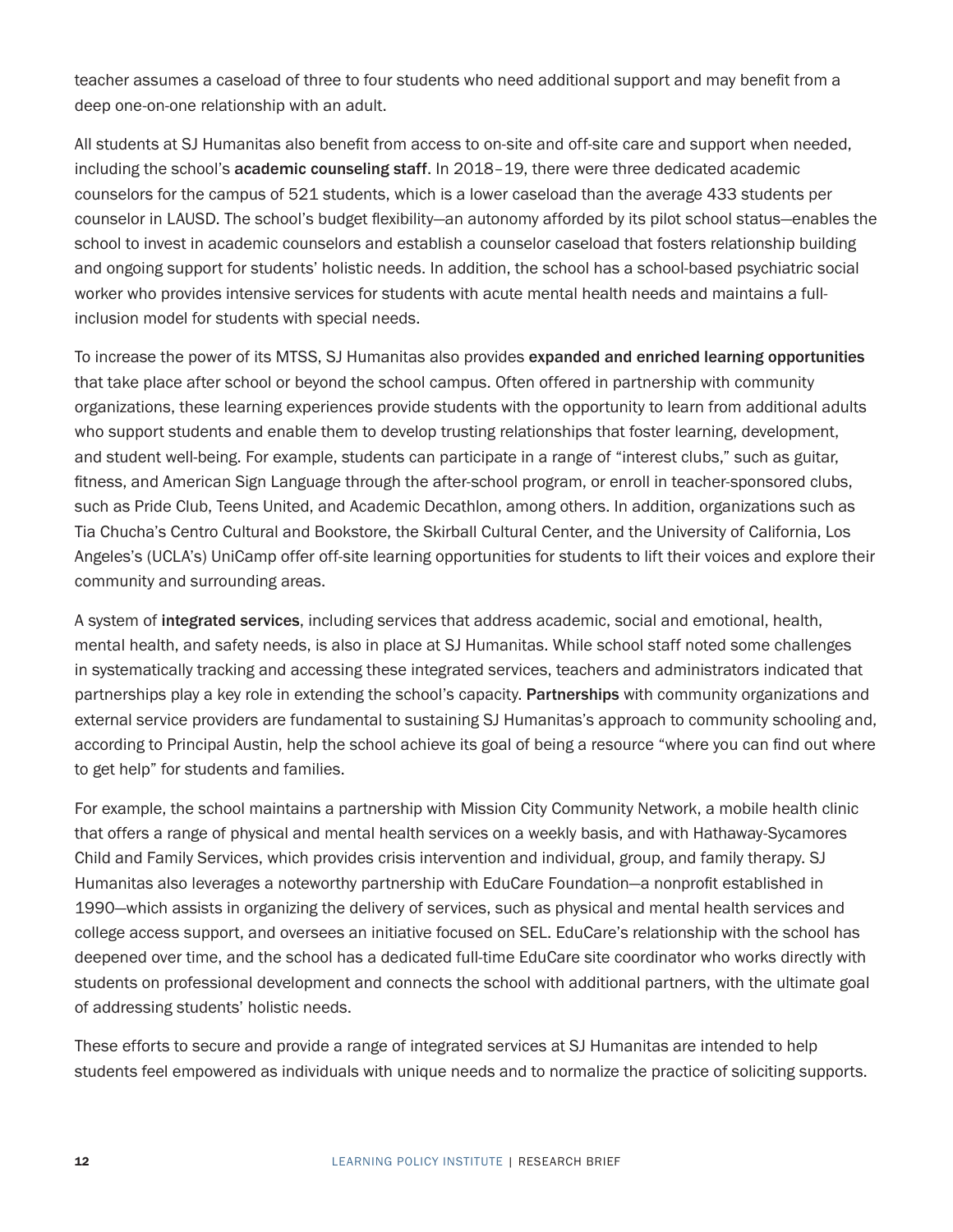<span id="page-12-0"></span>One student shared how these supports have made a lifelong difference: "It really stuck with me, knowing that I can seek out help and that I'm not going to be shamed."

Additional community partnerships have expanded into the realm of professional learning. For example, partnerships with UCLA's Center X and California State University, Dominguez Hills enable practitioners to connect with a network of teachers and professors to better understand and implement whole child education practices.

# Reinforcing Whole Child Education in Community Schools

As this case study shows, SJ Humanitas is committed to whole child education. The school implements an array of practices and structures that allows this commitment to come to life, which has, in turn, had a measurable impact on students and their outcomes. Yet the school's ability to create a rich and supportive learning environment that enables student success was nurtured not only by its commitment to whole child education principles, but also by its characteristic community school pillars that attend to students' academic, social, and emotional development in student-centered and culturally relevant ways (see ["Community School Pillars" on page 5](#page-4-0)).

Together, these features coalesced to build a learning environment that supported students' development and success and demonstrated the school's commitment to relationship building, collective responsibility, and democratic principles.

Educators and administrators at SJ Humanitas point to the school's identity as a community school as a key reason why they have been able to implement and sustain this approach. At SJ Humanitas, whole child practices provide support for and are supported by its community school approach and underlie the school's ability to provide a high level of care to students and ensure their growth and development.

This in-depth investigation into SJ Humanitas demonstrates that community school pillars and SoLD-aligned principles can be mutually reinforcing as they work together to build learning environments that support whole child development and academic success. This finding suggests that instead of being focused on the provision of external supports, community schools may be institutions that are uniquely positioned to implement whole child education practices that propel learning and well-being.

# **Endnotes**

- [1.](#page-3-0) Maier, A., Daniel, J., Oakes, J., & Lam, L. (2017). *Community schools as an effective school improvement strategy: A review of the evidence*. Learning Policy Institute. <https://learningpolicyinstitute.org/product/community-schools-effective-school-improvement-report>
- [2.](#page-4-1) Darling-Hammond, L., Flook, L., Cook-Harvey, C., Barron, B. J., & Osher, D. (2019). Implications for educational practice of the science of learning and development. *Applied Developmental Science*, *24*(2), 97–140.
- [3.](#page-7-0) CASEL. (2019). *The CASEL Guide to Schoolwide SEL*. [https://schoolguide.casel.org/uploads/sites/2/2019/09/2021.6.15\\_School-Guide-Essentials.pdf](https://schoolguide.casel.org/uploads/sites/2/2019/09/2021.6.15_School-Guide-Essentials.pdf)
- [4.](#page-7-0) Martínez Pérez, L. (2021). *Teaching With the HEART in Mind: A Complete Educator's Guide to Social Emotional Learning*. Brisca Publishing.
- [5.](#page-8-0) Klevan, S. (2021). *Building a positive school climate through restorative practices*. Learning Policy Institute.<https://doi.org/10.54300/178.861>
- [6.](#page-9-0) Darling-Hammond, L., Flook, L., Cook-Harvey, C., Barron, B. J., & Osher, D. (2019). Implications for educational practice of the science of learning and development. *Applied Developmental Science, 24*(2), 97–140.
- [7.](#page-9-0) Darling-Hammond, L., Barron, B., Pearson, P. D., Schoenfeld, A. H., Stage, E. K., Zimmerman, T. D., Cervetti, G. N., & Tilson, J. L. (2015). *Powerful Learning: What We Know About Teaching for Understanding.* John Wiley & Sons.
- [8.](#page-10-0) Darling-Hammond, L., Flook, L., Cook-Harvey, C., Barron, B. J., & Osher, D. (2019). Implications for educational practice of the science of learning and development. *Applied Developmental Science, 24*(2), 97–140.
- [9.](#page-10-0) Darling-Hammond, L., Flook, L., Cook-Harvey, C., Barron, B. J., & Osher, D. (2019). Implications for educational practice of the science of learning and development. *Applied Developmental Science, 24*(2), 97–140.